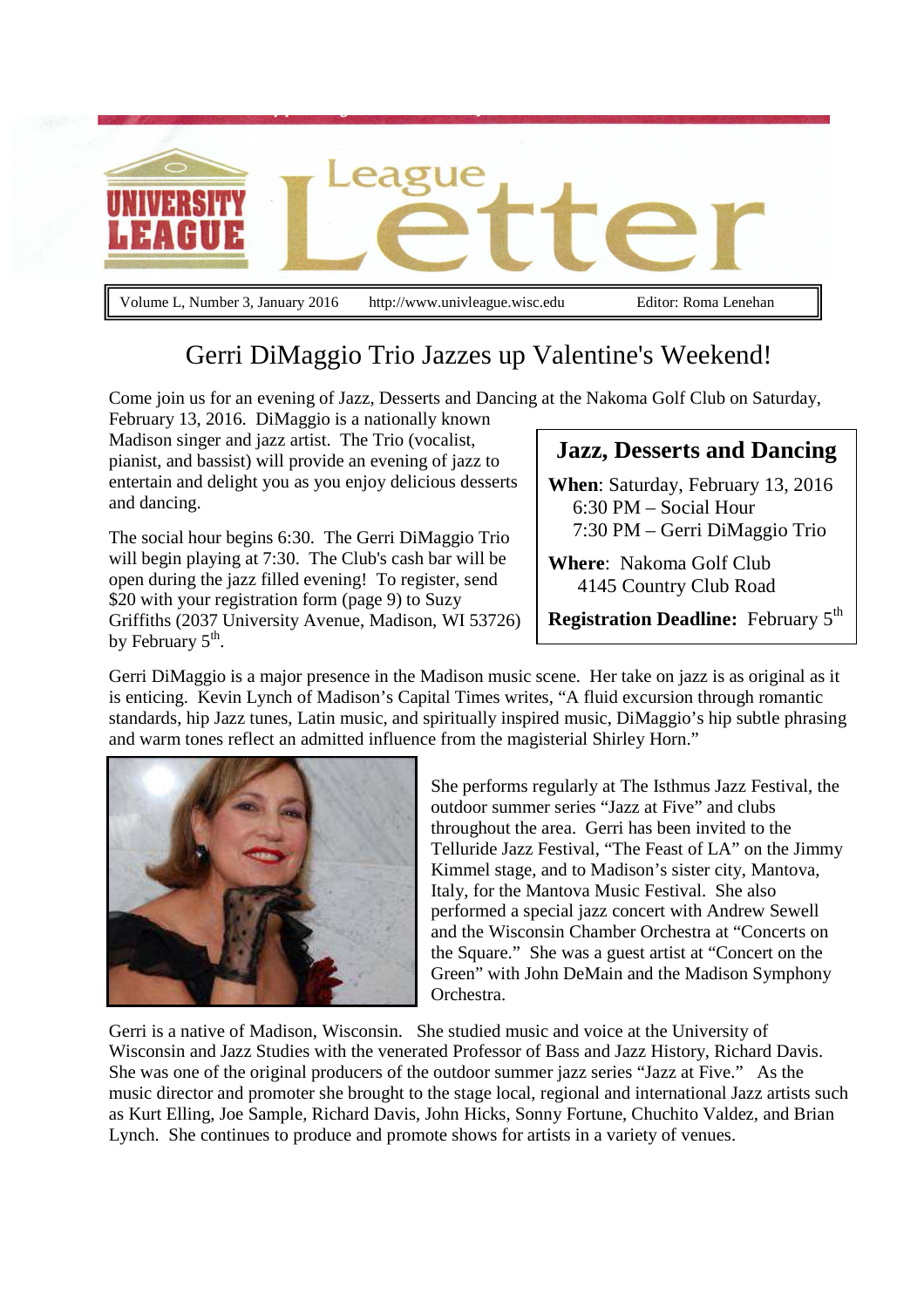## From the President's Desk:



 The November Candlelight Concert is a wonderful memory. The evening started with a toast to our "Century of Giving." The performance by Stephanie Jutt on flute and Thomas Kasdorf at the piano was mesmerizing. They introduced the audience to composers Piazzolla, Villa-Lobos, Guridi and Schoenfield. None of us that heard their performance will ever forget it. The program was followed by a wonderful meal. It was an evening to remember.

 As you receive this newsletter, winter has arrived, the major holidays are behind us and we have started a new year. 2016 will be a big year for University League! We are celebrating 100 years of gifting funds to deserving University of Wisconsin-Madison students, University

League's 115<sup>th</sup> anniversary, and 50 years of publishing a newsletter. Please mark Wednesday, March 16, on your calendar for a very special celebration at Blackhawk Country Club.

 I want to thank each of you who donated to our one time fund-raising appeal for the University League Centennial Endowed Scholarship. Your generous response has been amazing. This new endowed scholarship celebrates our 100 years of giving aid to University of Wisconsin students. The interest from this scholarship will be given annually to help students fulfill their educational dreams. Come to our March 16 Anniversary Celebration and celebrate our new scholarship!

 In our year of celebrating "A Century of Giving," we are throwing a Stay-at-Home Scholarship Benefit Party. Your invitation will be arriving in your mailbox soon. In contrast to the new Centennial Endowed Scholarship, all of this money goes directly to fund student scholarships next year. Please help the University of Wisconsin-Madison's needy students by giving generously.

 The League's next event will be on Valentine's Eve. On Saturday, February 13, our Program Committee has arranged a jazzy night at Nakoma Golf Club. The Gerri DiMaggio Trio (vocalist, bassist and pianist) will perform. A dance floor will be available for those who want to dance. A dessert bar will be set up with the promise of chocolate. How can you resist? See you there!

Linda Harvey

#### **A Note from the Scholarship Benefit Committee:**

 The Scholarship Benefit Committee has been hard at work over the past few months developing the *special* invitation for donations to support Scholarships for University of Wisconsin-Madison (UW) Students. This is also the University League Centennial year of supporting students at the UW.

 The Stay-at-Home Scholarship Benefit offers University League members an opportunity to support students in all the UW schools and colleges. Students who receive scholarships send heartfelt and appreciative thank you letters about how this gift will help each achieve their educational goals!

 The Stay-at-Home Scholarship Benefit invitations will be sent to University League members in early February of 2016. The Committee encourages all members to give generously so we can continue to help UW student recipients achieve their educational goals.

*Kathleen Murphy Sherry and the Scholarship Benefit Committee*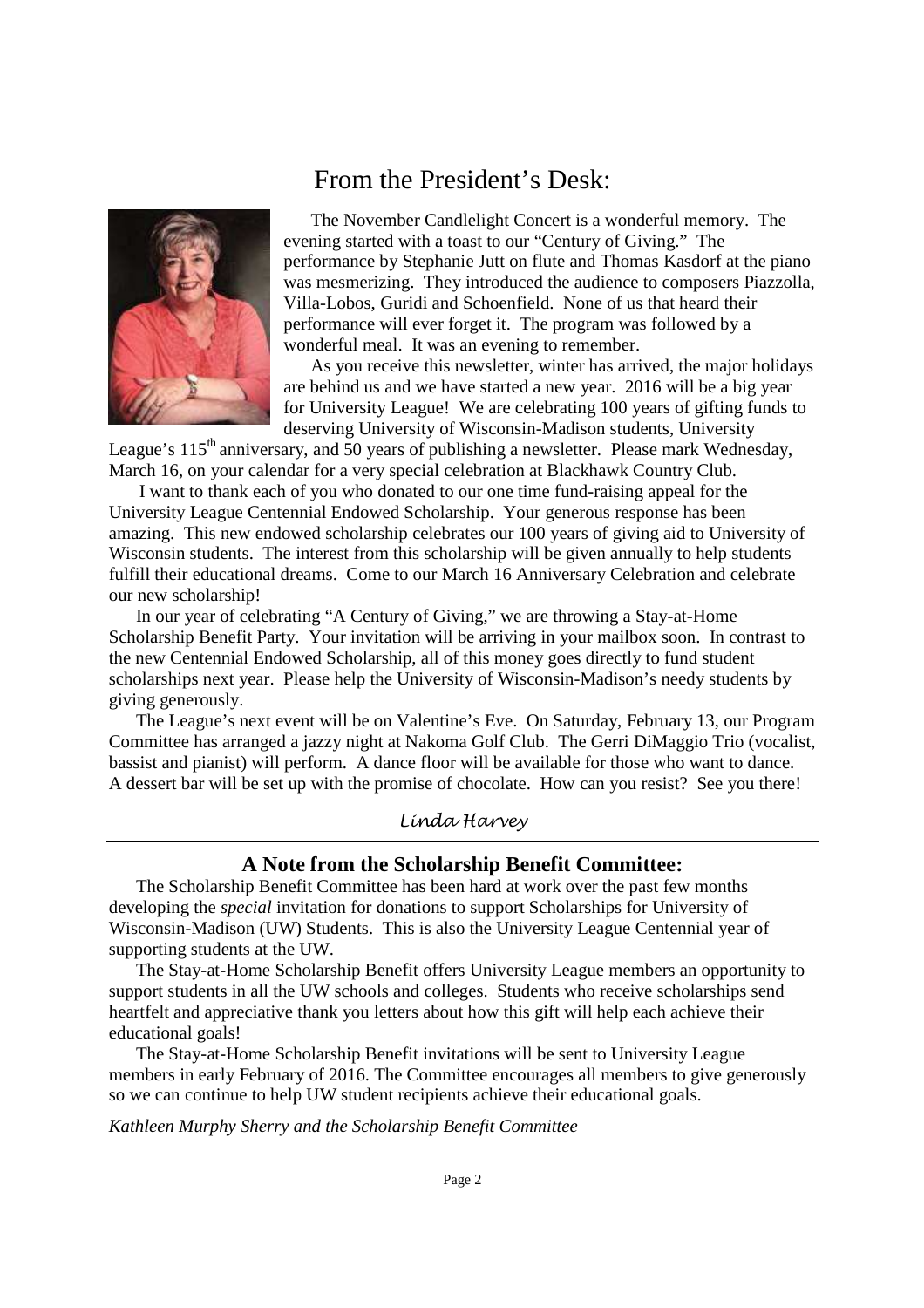# New Member Coffee and Membership Update



Ten new members attended the New Member Coffee held at the home of Dorothy Binning on Wednesday, October 21. Everyone had the opportunity to learn about each new member and their reasons for joining University League. League members Linda Harvey, Judy Stang, Emlen O'Keefe, Jan Martin, Lynda Cantrell, Cindy May, and Dorothy Binning shared their League experiences and the opportunities League provides. The new members attending were Rhonda Danielson, Jane Dunn, Elizabeth Fritz, Janet Gajewski, Nancy Gondzur, Jane Hisgen, Susan Lauffer, Aleta Murray, JoAnn Savoy, and Nancy Wiebe. Membership Committee members provided treats, coffee and juice. Everyone enjoyed getting to know each other.

University League has 392 members plus 62 spousal/partner members, for a total of 454 members. We welcome all our new members and will be planning a Spring Coffee for those who could not attend this fall. We are continuing our "Each One Reach One" campaign

this year. Please send me names of prospective members who would enjoy the opportunity to join our wonderful organization. I will send a "You are Invited" packet with an application blank. Lynda Cantrell, 608-203-5211, reylynda@gmail.com



# Beginning Bridge Any One?

If you are interested in learning to play bridge or just polishing up your game after years of not playing, we are planning to offer "Beginning Bridge" lessons. This group will be starting February 5 and initially will meet at 9:30 on Friday mornings. Roma Lenehan has volunteered to be the instructor and several members of the present bridge groups have offered to assist. If you are interested in this activity, please contact Lynda Cantrell, 608-203-5211, reylynda@gmail.com.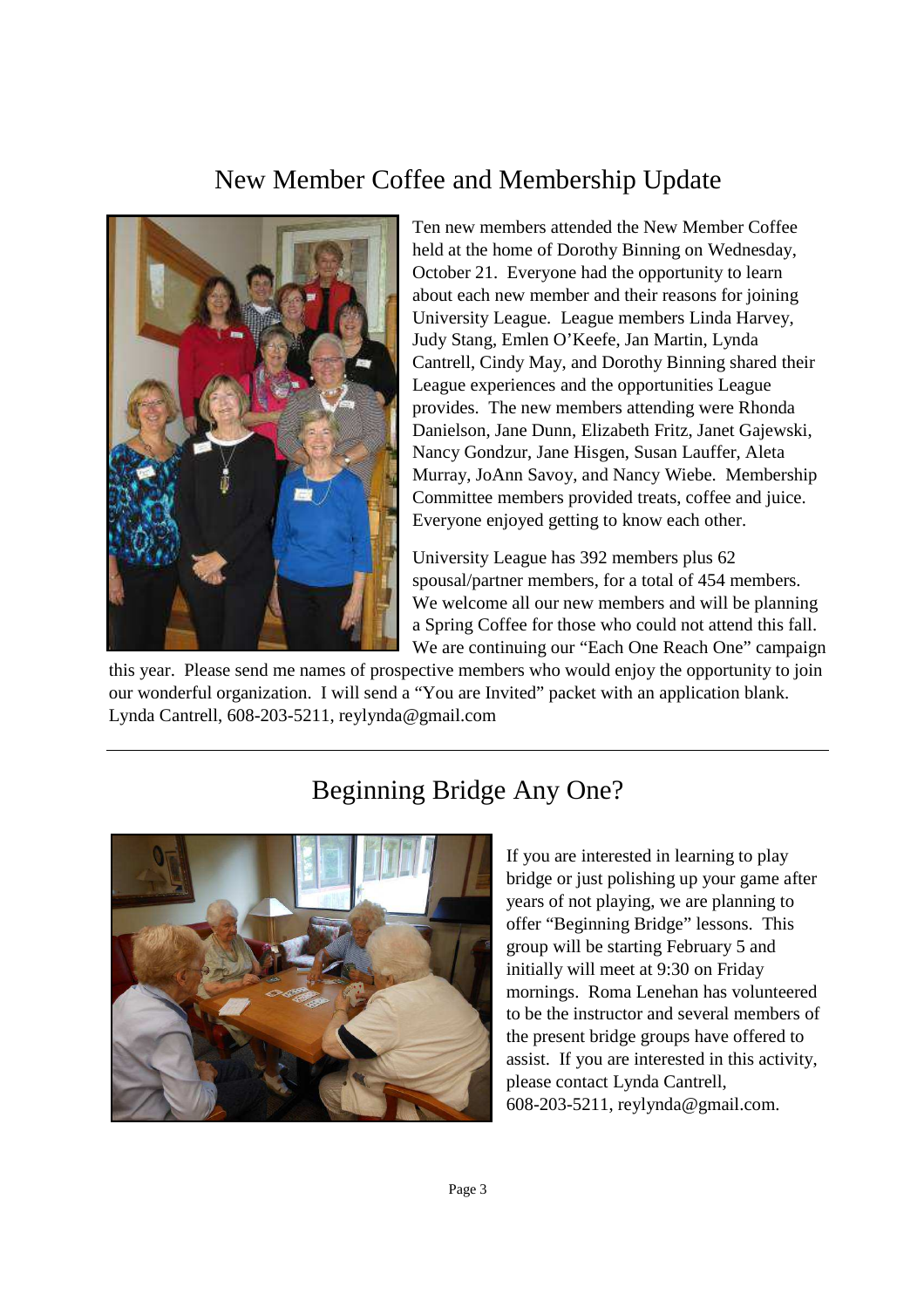## A Century of University League Giving 25 More Facts, from 1951-1975

- 51. 1952 There were six interest groups including Afternoon Play Reading
- 52. 1952 University League sponsored Madison Friends of International Students
- 53. 1954 Members addressed envelopes for Easter Seals as a service project
- 54. 1958 President E. B. Fred left the university and Conrad Elvehjem became President
- 55. 1960 League had 457 members
- 56. 1962 Treasurer's report showed \$674 Cash on Hand, \$87 for scholarships
- 57. 1962 Junior Division changed its name and became University League-Newcomers
- 58. 1962 Mrs. Conrad Elvehjem was voted Lifetime Honorary Member
- 59. 1963 The History Committee was dissolved as it has served its purpose
- 60. 1963 The cost of each yearbook was 25 cents
- 61. 1964 The Art Appreciation Interest Group was started
- 62. 1965 The first issue of *The League Letter*, University League's newsletter, was printed
- 63. 1966 The number of foreign students on campus was 1,600
- 64. 1966 *History of University League 1901-1966* by Mrs. Theodore Zillman was published in recognition of League's 65<sup>th</sup> anniversary
- 65. 1966 The cost of the University League's  $65<sup>th</sup>$  Birthday lunch was \$2.25 per person
- 66. 1967 There were twelve interest groups
- 67. 1970 League adopted the first logo design, a two toned, twelve point flower or star
- 68. 1970 *"This issue of the Newsletter will begin a series of five a year, designed to communicate directly with the entire membership of League. Each issue will bring you current news of what is going on in League. Another new look-throughout the year, this newsletter will contain a tear-off section on the bottom which will serve as an invitation to and reservation form for various league events. When the tear-off is used, there will be no additional invitation to the event." University League Newsletter Number 1, September 1970*
- 69. 1971 Dues were \$5
- 70. 1973 University League gave eight scholarships
- 71. 1973 Student aid included \$2,200 of scholarship gifts and \$325 to Allen Loan Fund
- 72. 1973 Directories were mailed third class for 8 cents each
- 73. Wives and widows of retired faculty become "Honorary Members"
- 74. 1975 Cash on Hand \$3,197
- 75. 1975 Newcomers are assimilated into League as a section rather than a division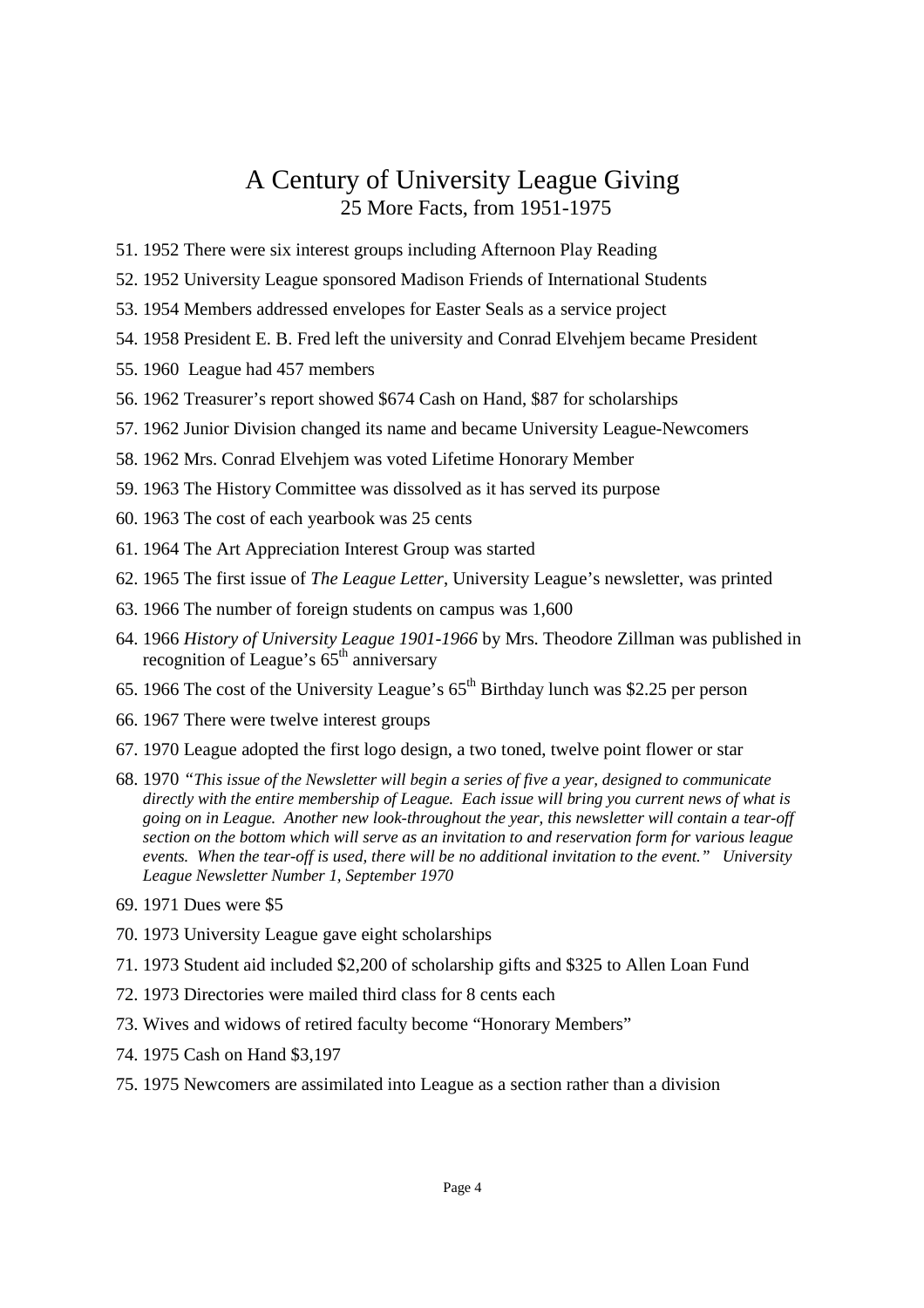## Scholarship Recipient Interviews

#### **Casey Michelic**

Casey Michelic received an Angelena Frensley Lenehan Endowed Scholarship which helps him to attend the University of Wisconsin-Madison (UW-Madison) as a freshman. He is from Ellison Bay, Wisconsin. He and his sister attended Gibraltar High School, a small school (50 students in his class) 30 minutes away from Ellison Bay. Casey's father is a chef at Al Johnson's Swedish Restaurant. Casey's mother is a waitress at another local restaurant, the Shoreline. In fact, his Mom, sister and Casey all worked at the Shoreline. Also, his Dad worked there once a week to fill in when needed.



Casey is very excited to be a Badger. He knew that he wanted to attend UW-Madison when he ran through

the streets of Madison on a cross country trip during high school. Casey plans to become a physician's assistant. He also would like to pursue a master's degree after graduation.

With both parents working at restaurants, Casey says that he cannot say enough about how much this scholarship has meant to him and his family. It has enabled him to focus on his studies. He is motivated to do the best that he can while attending Madison. He again says how thankful he is for this wonderful scholarship.

#### **Ellie Schafer**

Ellie Schafer received the Grace Loeffler Thiede Endowed Scholarship. She knew she wanted to pursue a future in education since she was very young. After graduating from the Education Department with a specialty in the Middle Childhood through Early Adolescence with English as a Second Language program, she plans to travel around the country teaching in elementary schools in high poverty areas. She believes that teachers play a crucial role in helping address our country's social and economic inequalities.

Ellie would eventually like to come back to Madison because she realizes the population of English language learners is increasing, allowing her to use her degree. When she returns, she hopes to be hired by a school that shares her passion for education.

Ultimately her career goal is to be a strong educator that is able to make strong connections with each of her students and help them become successful individuals.



Ellie Schafer in Uganda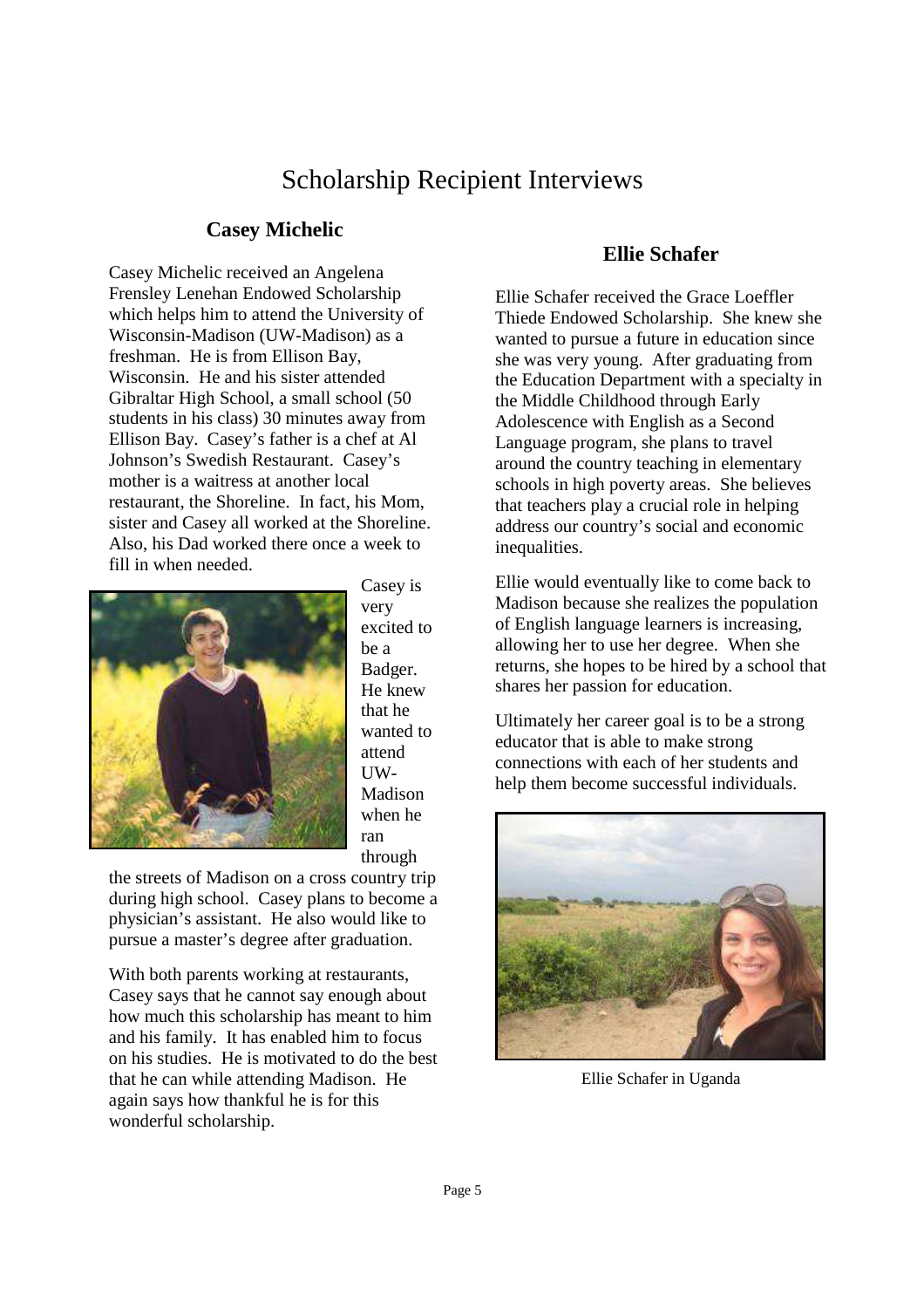| Due by February 5, 2016                                  |
|----------------------------------------------------------|
| Program: Gerri DiMaggio Jazz Trio                        |
|                                                          |
|                                                          |
|                                                          |
| Jazz: Saturday, February 13 at 6:30 PM, Nakoma Golf Club |
| Reservations $\omega$ \$20.00 each =                     |
| $Scholarship\,Donation =$                                |
|                                                          |